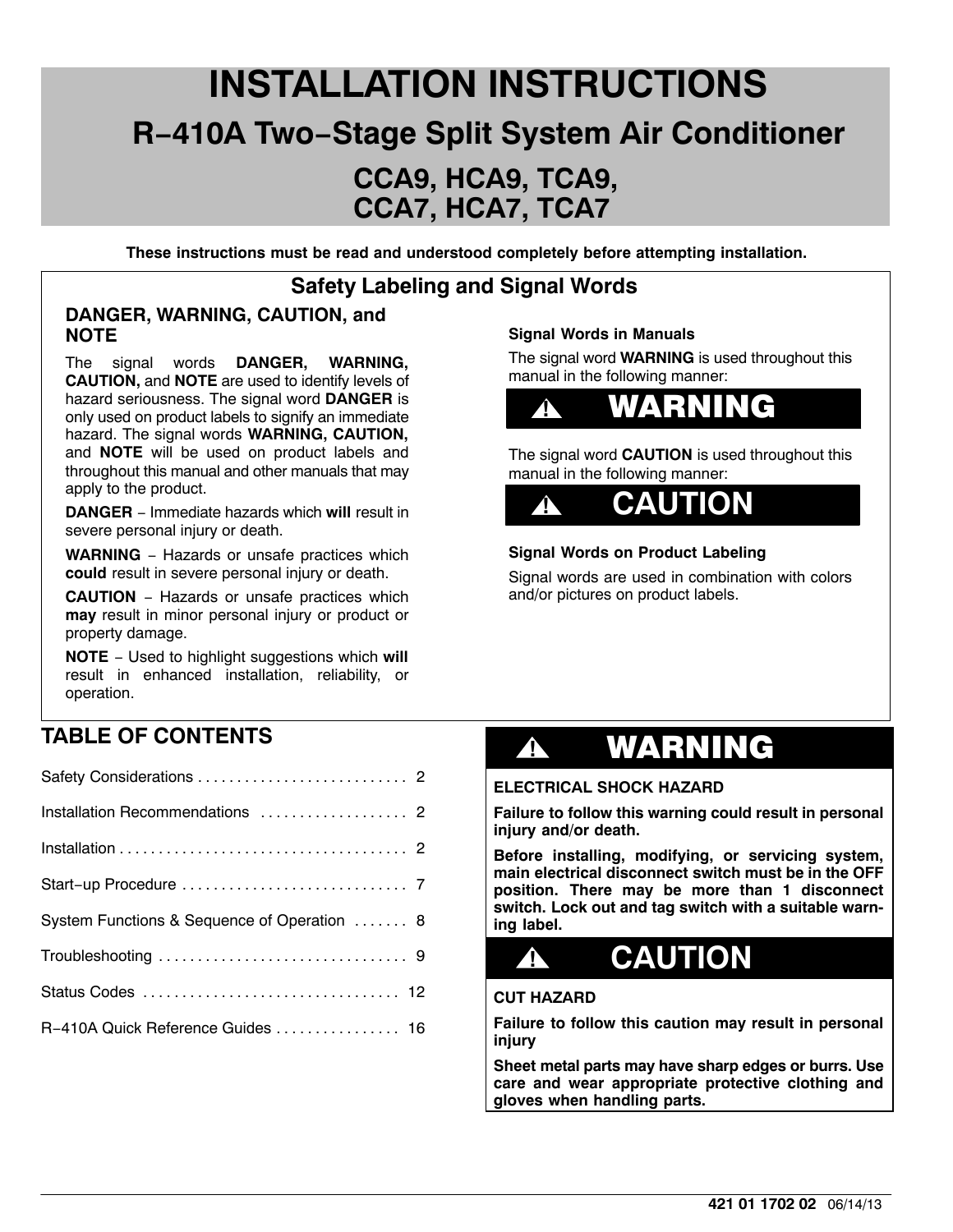### **SAFETY CONSIDERATIONS**

Improper installation, adjustment, alteration, service, maintenance, or use can cause explosion, fire, electrical shock, or other conditions which may cause death, personal injury, or property damage. Consult a qualified installer, service agency, or your distributor or branch for information or assistance. The qualified installer or agency must use factory−authorized kits or accessories when modifying this product. Refer to the individual instructions packaged with the kits or accessories when installing.

Follow all safety codes. Wear safety glasses, protective clothing, and work gloves. Use quenching cloth for brazing operations. Have fire extinguisher available. Read these instructions thoroughly and follow all warnings or cautions included in literature and attached to the unit. Consult local building codes and current editions of the National Electrical Code ( NEC ) NFPA 70. In Canada, refer to current editions of the Canadian electrical code CSA 22.1.

Recognize safety information. This is the safety−alert symbol **! !** When you see this symbol on the unit and in instructions or manuals, be alert to the potential for personal injury. Understand these signal words; DANGER, WARNING, and CAUTION. These words are used with the safety−alert symbol. DANGER identifies the most serious hazards which **will** result in severe personal injury or death. WARNING signifies hazards which **could** result in personal injury or death. CAUTION is used to identify unsafe practices which **would** result in minor personal injury or product and property damage. NOTE is used to highlight suggestions which **will** result in enhanced installation, reliability, or operation.

### **INSTALLATION RECOMMENDATIONS**

**NOTE**: In some cases noise in the living area has been traced to gas pulsations from improper installation of equipment.

- 1. Locate unit away from windows, patios, decks, etc. where unit operation sound may disturb customer.
- 2. Ensure that vapor and liquid tube diameters are appropriate for unit capacity.
- 3. Run refrigerant tubes as directly as possible by avoiding unnecessary turns and bends.
- 4. Leave some slack between structure and unit to absorb vibration.
- 5. When passing refrigerant tubes through the wall, seal opening with RTV or other pliable silicon−based caulk. (See Fig. 1.)
- 6. Avoid direct tubing contact with water pipes, duct work, floor joists, wall studs, floors, and walls.
- 7. Do not suspend refrigerant tubing from joists and studs with a rigid wire or strap which comes in direct contact with tubing.(See Fig. 1.)
- 8. Ensure that tubing insulation is pliable and completely surrounds vapor tube.
- 9. When necessary, use hanger straps which are 1 in. (25.4 mm) wide and conform to shape of tubing insulation. (See Fig. 1.)
- 10. Isolate hanger straps from insulation by using metal sleeves bent to conform to shape of insulation.



Outdoor unit contains system refrigerant charge for operation with AHRI rated indoor unit when connected by 15 ft. (4.57 m) of field−supplied or factory accessory tubing. For proper unit operation, check refrigerant charge using charging information located on control box cover and/or in the Check Charge section of this instruction.

**IMPORTANT**: Maximum liquid−line size is 3/8−in. OD for all residential applications including long line.

**IMPORTANT**: Always install the factory−supplied liquid−line filter drier. Obtain replacement filter driers from your distributor or branch.

### **INSTALLATION**

## **! WARNING**

### **UNIT OPERATION AND SAFETY HAZARD**

Failure to follow this warning could result in personal injury or equipment damage.

R−410A refrigerant systems operate at higher pressures than standard R−22 systems. Do not use R−22 service equipment or components on R−410A refrigerant equipment.

Specifications for this unit in residential new construction market require the outdoor unit, indoor unit, refrigerant tubing sets, metering device, and filter drier listed in presale literature. There can be no deviation.

### **Check Equipment and Job Site**

### **Unpack Unit**

Move to final location. Remove carton taking care not to damage unit.

### **Inspect Equipment**

File claim with shipping company prior to installation if shipment is damaged or incomplete. Locate unit rating plate on unit corner panel. It contains information needed to properly install unit. Check rating plate to be sure unit matches job specifications.

### **Install on a Solid, Level Mounting Pad**

If conditions or local codes require the unit be attached to pad, tie down bolts should be used and fastened through knockouts provided in unit base pan. Refer to unit mounting pattern in Fig. 2 to determine base pan size and knockout hole location.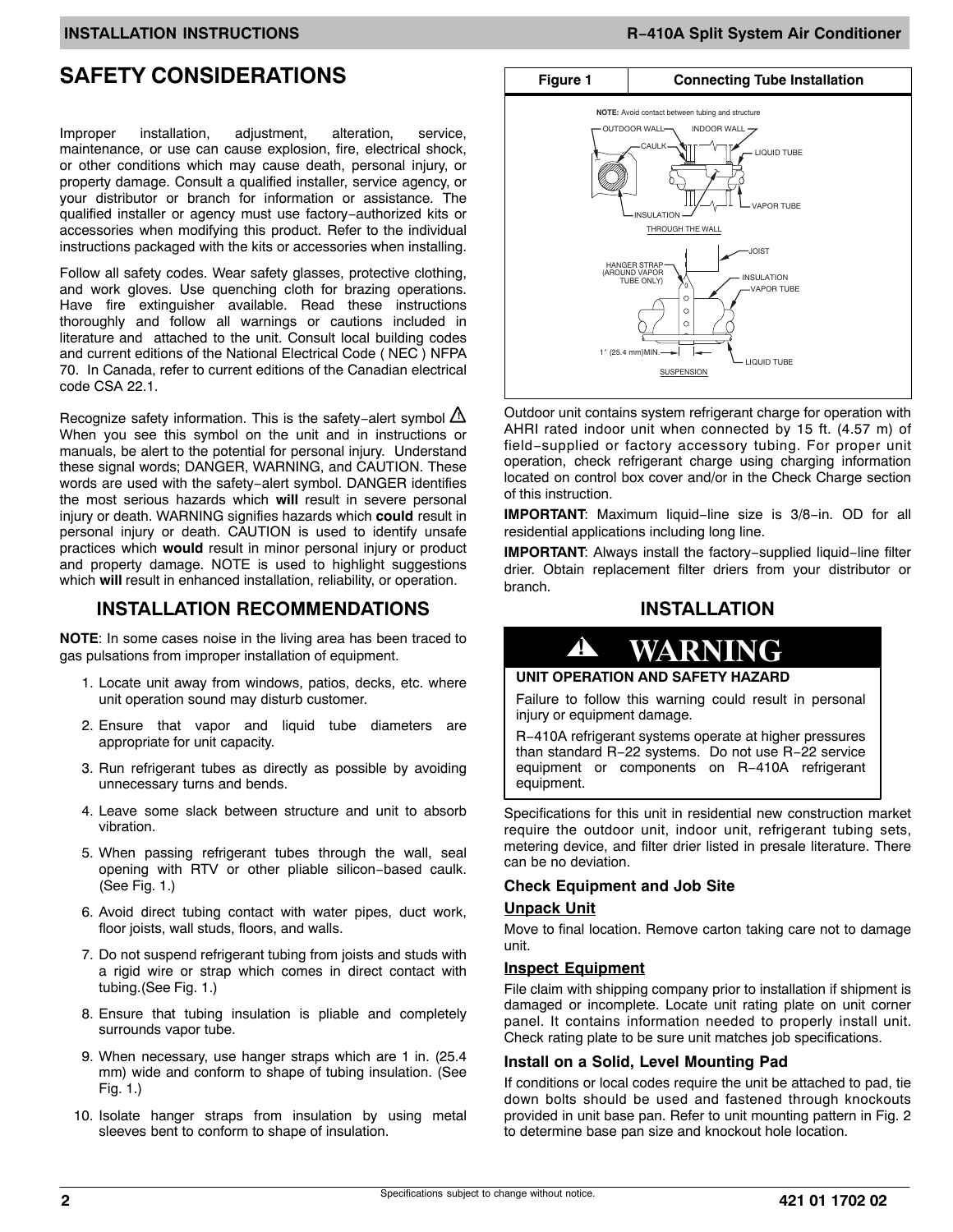For hurricane tie downs − contact your local distributor for details and PE (Professional Certification), if required by local authorities.

On rooftop applications, mount on level platform or frame. Place unit above a load−bearing wall and isolate unit and tubing set from structure. Arrange supporting members to adequately support unit and minimize transmission of vibration to building. Consult local codes governing rooftop applications.

Roof mounted units exposed to winds may require wind baffles. Consult the Low−Ambient pressure switch installation instructions for wind baffle construction.

**NOTE**: Unit must be level to within  $\pm 2^{\circ}$  ( $\pm 3/8$  in./ft..) per compressor manufacturer specifications.

### **Clearance Requirements**

When installing, allow sufficient space for airflow clearance, wiring, refrigerant piping, and service. Allow 30 in. (762 mm) clearance to service end of unit and 48 in. (1219.2 mm) above unit. For proper airflow, a 6 in. (152.4 mm) clearance on one side of unit and 12 in. (304.8 mm) on all remaining sides must be maintained. Maintain a distance of 24 in. (609.6 mm) between units. Position so water, snow, or ice from roof or eaves cannot fall directly on unit.



| <b>UNIT BASE PAN</b>                             | TIEDOWN KNOCKOUT LOCATIONS in. (mm) |                    |                  |  |
|--------------------------------------------------|-------------------------------------|--------------------|------------------|--|
| <b>Dimension</b>                                 |                                     | в                  |                  |  |
| $31 - 1/2 \times 31 - 1/2$<br>$(800 \times 800)$ | $9 - 1/8$ (231.8)                   | $6 - 9/16$ (166.7) | 24-11/16 (627.1) |  |
| 35 X 35<br>(889 X 889)                           | $9 - 1/8$ (231.8)                   | $6 - 9/16$ (166.7) | 28-7/16 (722.3)  |  |

On rooftop applications, locate unit at least 6 in. (152.4 mm) above roof surface.

### **Operating Ambient**

**Operating Ambient**<br>The minimum outdoor operating ambient in cooling mode is 55°F (12.78  $\degree$ C), and the maximum outdoor operating ambient in cooling mode is 125 $\degree$ F (51.67 $\degree$ C). , maximum e<br>F (51.67°C).

17 SEER product is approved for low ambient cooling operation  $\alpha$  down to an ambient as low as 0°F (−17.78°C) with low ambient accessory kits.

19 SEER product is not approved for low ambient cooling applications.

**This unit is not approved for low ambient cooling applications.**

### **Make Piping Connections**

## **! WARNING**

**PERSONAL INJURY AND ENVIRONMENTAL HAZARD**

Failure to follow this warning could result in personal injury or death.

Relieve pressure and recover all refrigerant before system repair or final unit disposal.

Use all service ports and open all flow−control devices, including solenoid valves.



### **UNIT DAMAGE HAZARD**

Failure to follow this caution may result in equipment damage or improper operation.

Do not leave system open to atmosphere any longer than minimum required for installation. POE oil in compressor is extremely susceptible to moisture absorption. Always keep ends of tubing sealed during installation.

If ANY refrigerant tubing is buried, provide a 6 in. (152.4 mm) vertical rise at service valve. Refrigerant tubing lengths up to 36 in. (914.4 mm) may be buried without further special consideration. Do not bury lines more than 36 in. (914.4 mm).

Outdoor units may be connected to indoor section using accessory tubing package or field−supplied refrigerant grade tubing of correct size and condition. For tubing requirements beyond 80 ft/24.38 m, substantial capacity and performance losses can occur. Following the recommendations in the Long Line Applications Guideline for Split−System Air Conditioners and Heat Pumps will reduce these losses. Refer to Table 1 for accessory requirements. Refer to Table 2 for field tubing diameters.

There are no buried−line applications greater than 36 in. (914.4 mm).

If refrigerant tubes or indoor coil are exposed to atmosphere, they must be evacuated to 500 microns to eliminate contamination and moisture in the system.

### **Outdoor Unit Connected to Factory Approved Indoor Unit**

Outdoor unit contains correct system refrigerant charge for operation with factory approved AHRI rated indoor unit when connected by 15 ft. (4.57 m) of field-supplied or factory−accessory tubing, and factory supplied filter drier. Check refrigerant charge for maximum efficiency.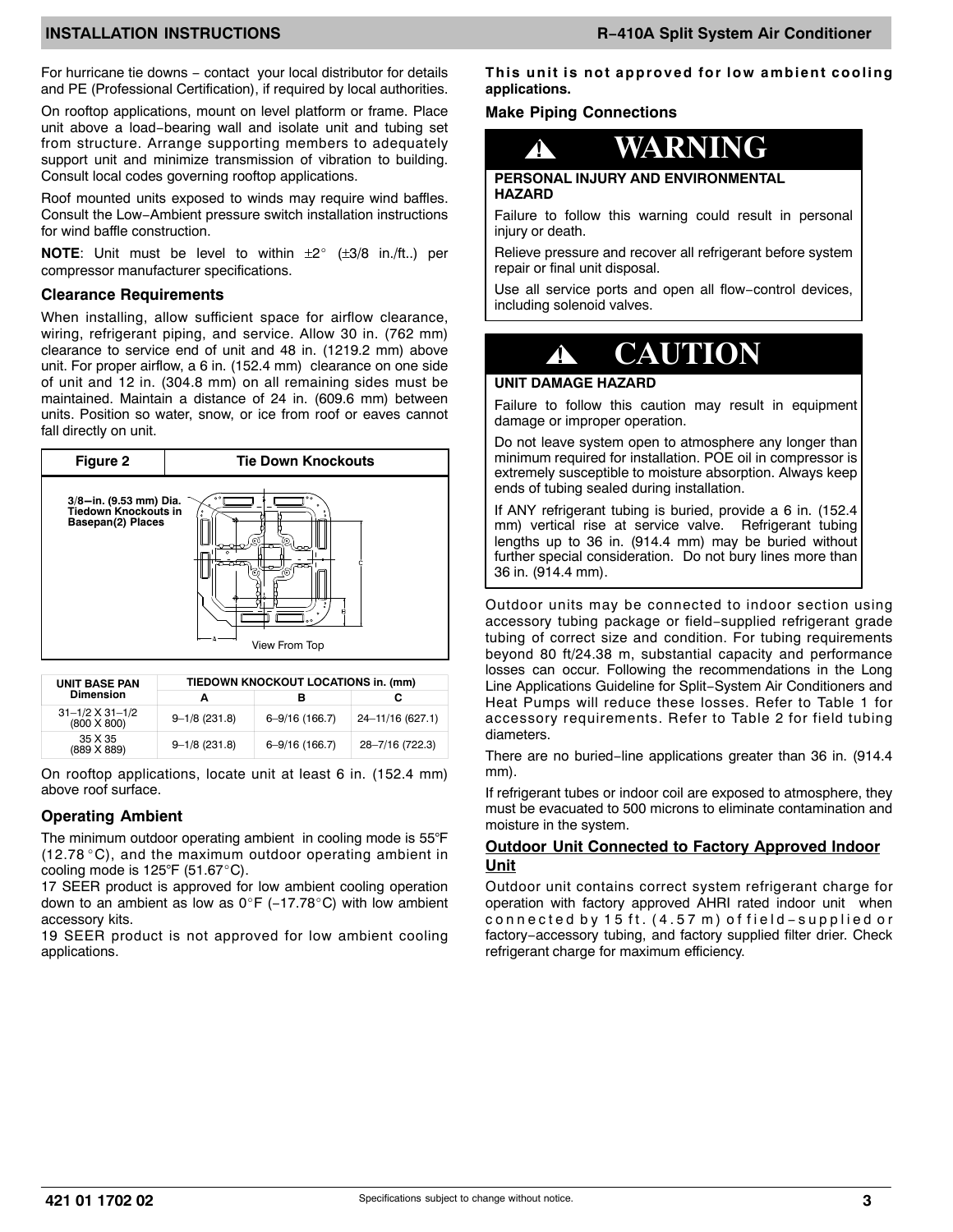| <b>REQUIRED FOR LOW AMBIENT</b><br><b>COOLING APPLICATIONS</b><br>(17 SEER Product Only)<br>(Below 55°F / 12.8°C)<br>Accessory |                                                     | <b>REQUIRED FOR LONG LINE</b><br>APPLICATIONS* (Over 80 ft. / 24.38 m) | <b>Required for Sea Coast Applica-</b><br>tion (within 2 miles/3.22 km) |
|--------------------------------------------------------------------------------------------------------------------------------|-----------------------------------------------------|------------------------------------------------------------------------|-------------------------------------------------------------------------|
| <b>Crankcase Heater</b>                                                                                                        | Yes Standard on some units                          | Yes, standard on some units                                            | No                                                                      |
| <b>Compressor Start Assist Ca-</b><br>pacitor and Relay                                                                        | No.                                                 |                                                                        | No                                                                      |
| <b>Liquid Line Solenoid Valve</b>                                                                                              | No.                                                 | See Long Line Applications Guideline                                   | No                                                                      |
| <b>Support Feet</b><br>Recommended                                                                                             |                                                     | No                                                                     | Recommended                                                             |
| <b>Hard Shutoff TXV</b>                                                                                                        | Yes (Standard with factory approved<br>indoor unit) | Yes (Standard with factory approved in-<br>door unit)                  | Yes (Standard with factory ap-<br>proved indoor unit)                   |
| <b>Evaporator Freeze Thermostat</b>                                                                                            | Yes                                                 | No                                                                     | No                                                                      |
| <b>Low-Ambient Pressure Switch</b>                                                                                             | Yes.                                                | No                                                                     | No                                                                      |
| <b>Winter Start Control</b>                                                                                                    | Yes                                                 | No                                                                     | No                                                                      |

#### **Table 1 − Accessory Usage**

\* For tubing line sets between 80 and 200 ft. (24.38 and 60.96 m) and/or 20 ft. (6.09 m) vertical differential, refer to Long Line Applications Guideline.

### **Table 2 − Refrigerant Connections and Recommended Liquid and Vapor Tube Diameters (In.)**

|                | <b>LIQUID</b>                                 | <b>RATED VAPOR</b><br>up to 80 ft. (24.38 m)* |                                      |
|----------------|-----------------------------------------------|-----------------------------------------------|--------------------------------------|
| UNIT SIZE      | <b>Connection and Tube</b><br><b>Diameter</b> | <b>Connection</b><br><b>Diameter</b>          | <b>Rated Tube</b><br><b>Diameter</b> |
| *CA724         | 3/8                                           | 3/4                                           | 3/4                                  |
| *CA924         | 3/8                                           | 7/8                                           | 7/8                                  |
| *CA736, *CA936 | 3/8                                           | 7/8                                           | 7/8                                  |
| *CA748, *CA948 | 3/8                                           | 7/8                                           | $1 - 1/8$                            |
| *CA760, *CA960 | 3/8                                           | 7/8                                           | $1 - 1/8$                            |

\* Units are rated with 25 ft. (7.6 m) of lineset. See Specification sheet for performance data when using different size and length linesets.

**Notes**:

1. Do not apply capillary tube or fixed orifice indoor coils to these units.

2. For Tubing Set lengths between 80 and 200 ft. (24.38 and 60.96 m) horizontal or 35 ft. (10.7 m) vertical differential 250 ft. (76.2 m) Total Equivalent Length), refer to the Long Line Applications Guideline.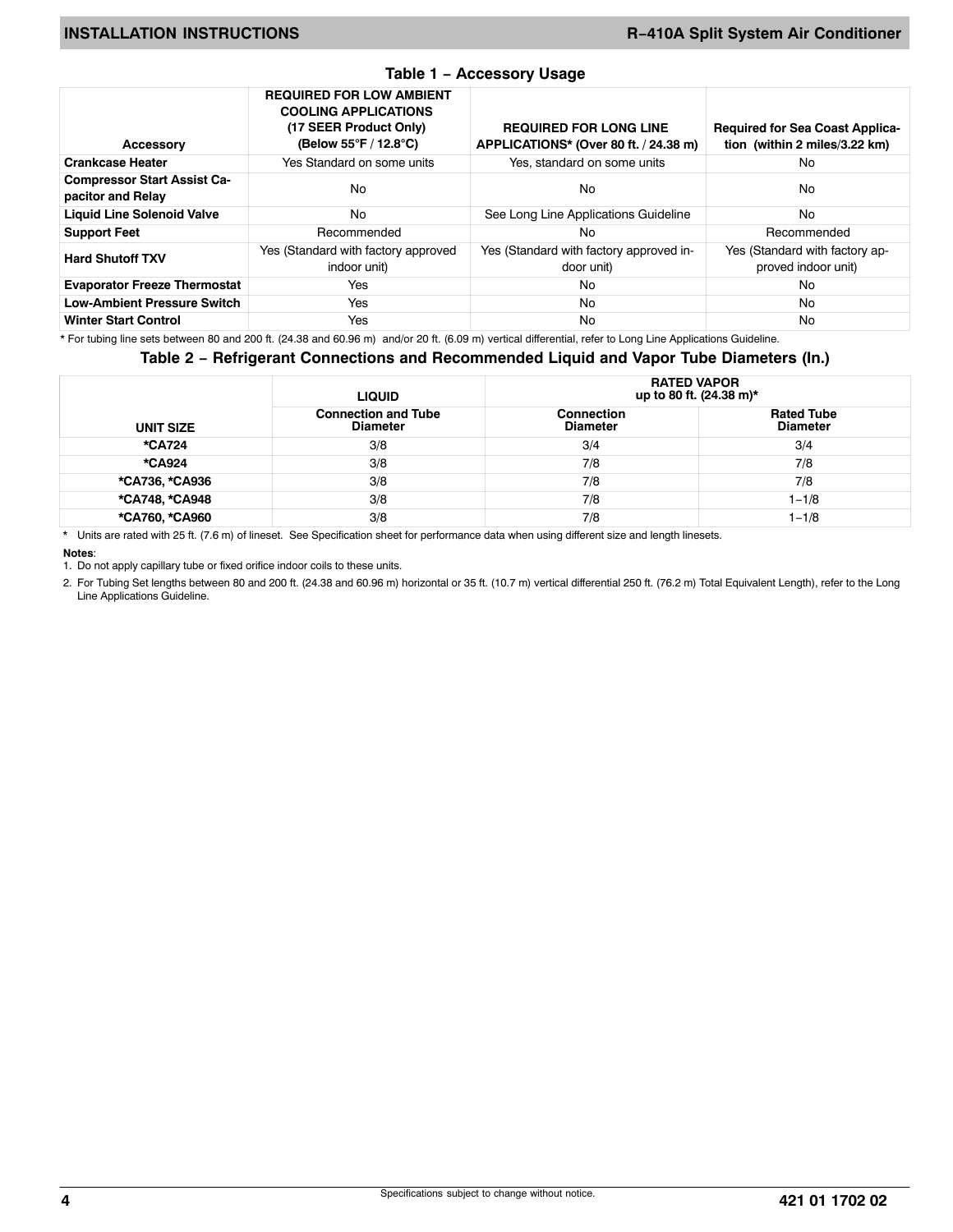### **INSTALLATION INSTRUCTIONS R−410A Split System Air Conditioner**

### **Install Liquid Line Filter Drier Indoor**

## **! CAUTION**

### **UNIT DAMAGE HAZARD**

Failure to follow this caution may result in equipment damage or improper operation.

Installation of filter drier in liquid line is required.

Filter drier must be wrapped in a heat−sinking material such as a wet cloth while brazing.

Refer to Fig. 3 and install filter drier as follows:

- 1. Braze 5 in. (127 mm) liquid tube to the indoor coil.
- 2. Wrap filter drier with damp cloth.
- 3. Braze filter drier to above 5 in. (127 mm) liquid tube. Flow arrow must point towards indoor coil.
- 4. Connect and braze liquid refrigerant tube to the filter drier.



### **Refrigerant Tubing Connection Outdoor**

Connect vapor and liquid tubes to fittings on vapor and liquid service valves (see Table 2.) Use refrigerant grade tubing. **Sweat Connection**

# **! CAUTION**

### **UNIT DAMAGE HAZARD**

Failure to follow this caution may result in equipment damage or improper operation.

Service valves must be wrapped in a heat−sinking material such as a wet cloth.

Service valves are closed from factory and ready for brazing. After wrapping service valve with a wet cloth, braze sweat connections using industry accepted methods and materials. Consult local code requirements. Refrigerant tubing and indoor coil are now ready for leak testing. This check should include all field and factory joints.

### **Evacuate Refrigerant Tubing and Indoor Coil**

# **! CAUTION**

### **UNIT DAMAGE HAZARD**

Failure to follow this caution may result in equipment damage or improper operation.

Never use the system compressor as a vacuum pump.

Refrigerant tubes and indoor coil should be evacuated using the recommended deep vacuum method of 500 microns. If deep vacuum equipment is not available, the alternate triple evacuation method may be used by following the specified procedure. If vacuum must be interrupted during the evacuation procedure, always break vacuum with dry nitrogen.

### **Deep Vacuum Method**

The deep vacuum method requires a vacuum pump capable of pulling a vacuum of 500 microns and a vacuum gage capable of accurately measuring this vacuum depth. The deep vacuum method is the most positive way of assuring a system is free of air and liquid water. (See Fig. 4)



### **Triple Evacuation Method**

The triple evacuation method should only be used when system does not contain any water in liquid form and vacuum pump is only capable of pulling down to 28 inches of mercury (711mm Hg). Refer to Fig.5 and proceed is as follows:

- 1. Pull system down to 28 inches of mercury (711mm Hg) and allow pump to continue operating for an additional 15 minutes.
- 2. Close manifold valves or valve at vacuum pump and shut off vacuum pump.
- 3. Connect a nitrogen cylinder and regulator to system and fill with nitrogen until system pressure is 2 psig.
- 4. Close nitrogen valve and allow system to stand for 1 hour. During this time, dry nitrogen will diffuse throughout the system absorbing moisture.
- 5. Repeat this procedure as indicated in Figure 5.
- 6. After the final evacuate sequence, confirm there are no leaks in the system. If a leak is found, repeat the entire process after repair is made.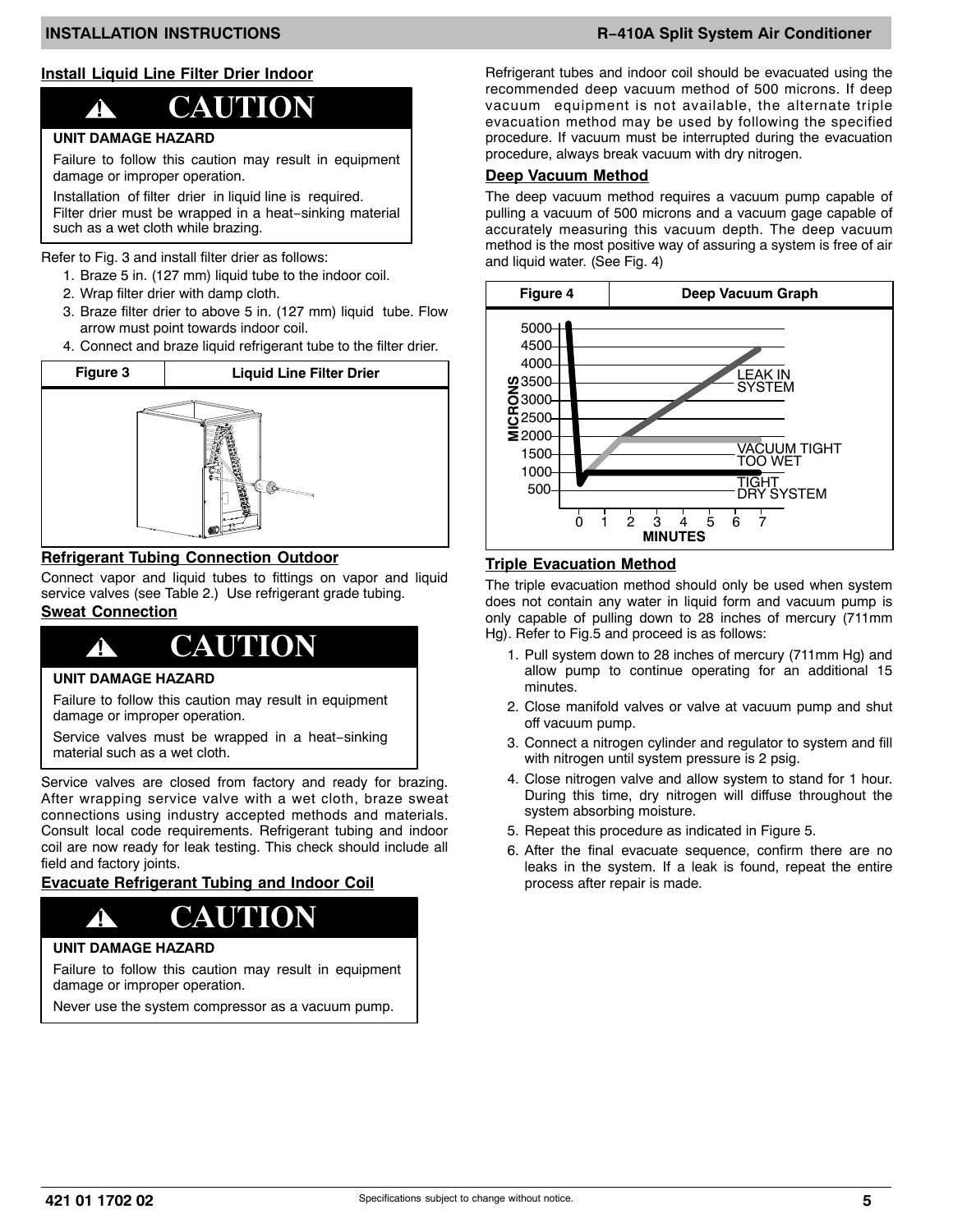

### **Final Tubing Check**

**IMPORTANT:** Check to be certain factory tubing on both indoor and outdoor unit has not shifted during shipment. Ensure tubes are not rubbing against each other or any sheet metal. Pay close attention to feeder tubes, making sure wire ties on feeder tubes are secure and tight.

### **Make Electrical Connections**



### **ELECTRICAL SHOCK HAZARD**

Failure to follow this warning could result in personal injury or death.

Do not supply power to unit with compressor terminal box cover removed.

Be sure field wiring complies with local and national fire, safety, and electrical codes, and voltage to system is within limits shown on unit rating plate. Contact local power company for correction of improper voltage. See unit rating plate for recommended circuit protection device.

**NOTE**: Operation of unit on improper line voltage constitutes abuse and could affect unit reliability. See unit rating plate. Do not install unit in system where voltage may fluctuate above or below permissible limits.

**NOTE**: Use copper wire only between disconnect switch and unit.

**NOTE**: Install branch circuit disconnect of adequate size per NEC to handle unit starting current. Locate disconnect within sight from and readily accessible from unit, per Section 440−14 of NEC.

### **Route Ground and Power Wires**

Remove access panel to gain access to unit wiring. Extend wires from disconnect through power wiring hole provided and into unit control box.



### **ELECTRICAL SHOCK HAZARD**

Failure to follow this warning could result in personal injury or death.

The unit cabinet must have an uninterrupted or unbroken ground to minimize personal injury if an electrical fault should occur. The ground may consist of electrical wire or metal conduit when installed in accordance with existing electrical codes.

### **Connect Ground and Power Wires**

Connect ground wire to ground connection in control box for safety. Connect power wiring to contactor as shown in Fig.6.



### **Connect Control Wiring**

This unit is capable of communication with an Observer Wall Control, or will operate using standard 24v 2−stage thermostat. Route 24v control wires through control wiring grommet and connect leads to control board. When an Observer Wall Control is available, connect DX+ and DX− connections only. If additional grounding is needed connect to C terminal. If a 2−stage thermostat is used, connect to the C, Y1, and Y2 connections. Refer to the wiring label for further clarification.

Use No. 18 AWG color−coded, insulated (35-C minimum) wire. If thermostat is located more than 100 ft. (30.48 m) from unit, as measured along the control voltage wires, use No. 16 AWG color−coded, insulated wire to avoid excessive voltage drop.

All wiring must be NEC Class 1 and must be separated from incoming power leads.

Use furnace transformer, fan coil transformer, or accessory transformer for control power, 24−v/40−va minimum.

**NOTE**: Use of available 24−v accessories may exceed the minimum 40−va power requirement. Determine total transformer load and increase the transformer capacity or split the load with an accessory transformer as required.

### **Final Wiring Check**

**IMPORTANT**: Check factory wiring and field wire connections to ensure terminations are secured properly. Check wire routing to ensure wires are not in contact with tubing, sheet metal, etc.

### **Compressor Crankcase Heater**

When equipped with a crankcase heater, furnish power to heater a minimum of 24 hr before starting unit if ambient is less than 65°F (18°C). To furnish power to heater only, set thermostat to OFF and close electrical disconnect to outdoor unit.

A crankcase heater is required if refrigerant tubing is longer than 80 ft. (24.38 m). Refer to the Long Line Applications Guidelines.

### **Install Electrical Accessories**

Refer to the individual instructions packaged with kits or accessories when installing.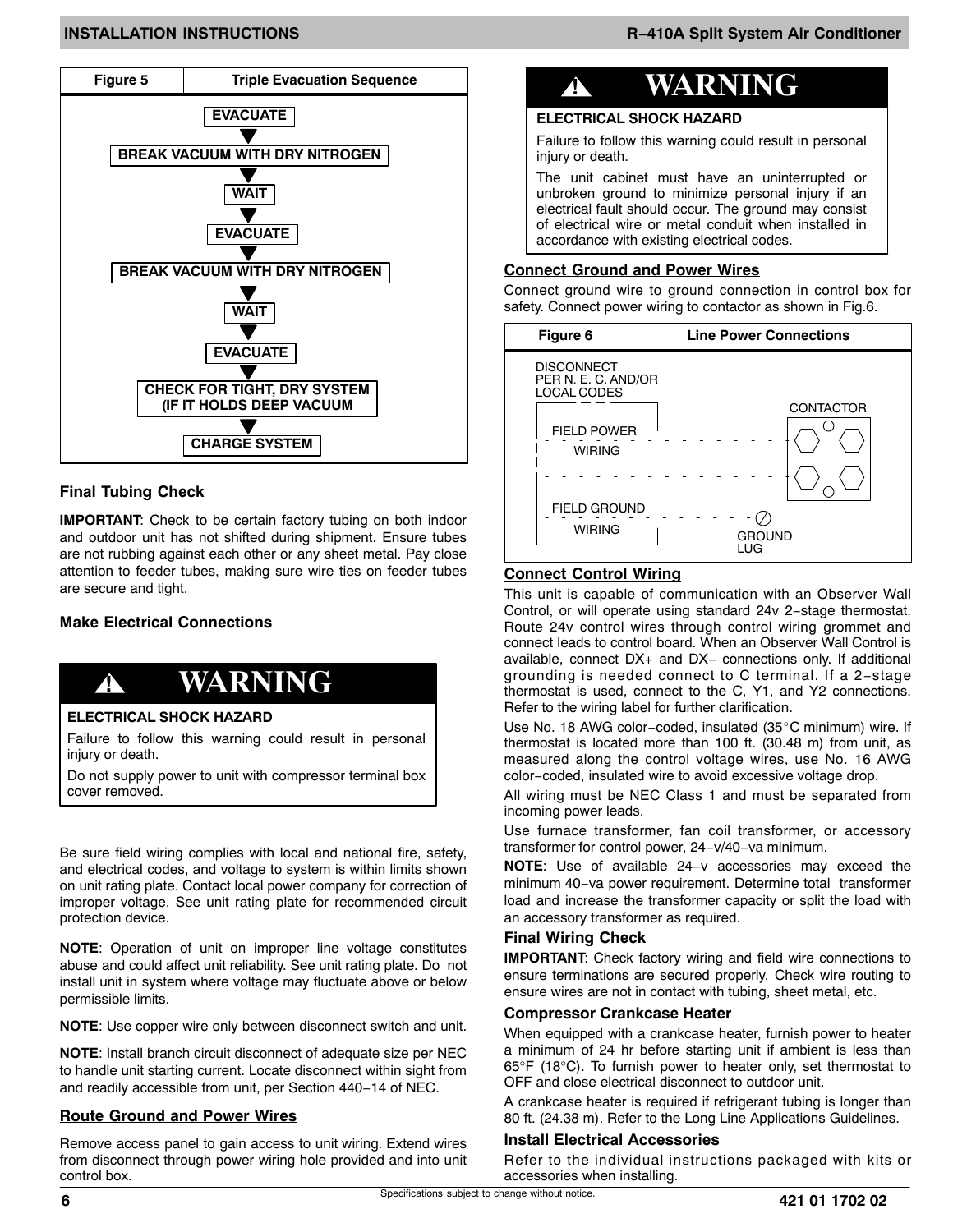### **Check OAT Thermistor and OCT Thermistor Attachments**

Outdoor Air Temperature (OAT) Thermistor is factory installed by inserting the nibs on either sides of the thermistor body through a keyhole in the bottom shelf of the control box and locking it in place by turning it 90 degrees, such that the spherical end of a nib faces the front of the control box.

Check to make sure the OAT is locked in place. See Fig. 7.



The Outdoor Coil Temperature (OCT) Thermistor is factory installed on the liquid tube between the coil assembly and the liquid service valve. See Fig. 8.

Check to make sure the thermistor is securely attached on the liquid tube with the clip as shown in Fig. 8.



### **Airflow Setup with Observer Communicating Furnace or Fan Coil**

When using an Observer Communicating Wall Control and communicating indoor equipment, airflow is automatically selected based on equipment size. See Observer Wall Control Installation Instructions and indoor specification sheet for available adjustments.

### **Airflow Setup with Non-Communicating Furnace or Fan Coil**

Two−stage compressor operation requires two different indoor airflow settings for proper operation. This outdoor unit is designed for use only with an indoor blower that can be configured for separate low−stage and high−stage airflow (CFM) levels. Refer to Product Specifications Sheets for recommended low−stage and high−stage indoor airflow values.

Refer to indoor unit Installation Instructions to set the indoor

blower for the proper low−stage and high−stage airflow values. NOTE: Optimal comfort, efficiency, and reliability will only be achieved when the indoor airflow is properly set for both low−stage and high−stage operation.

### **START−UP**



### **UNIT OPERATION AND SAFETY HAZARD**

Failure to follow this caution may result in minor personal injury, equipment damage or improper operation.

To prevent compressor damage or personal injury, observe the following:

- **Do not overcharge system with refrigerant.**
- Do not operate unit in a vacuum or at negative pressure.
- .<br>• Do not disable low pressure switch in scroll compressor applications.
- ...<br>• Dome temperatures may be hot.

## **! CAUTION**

### **PERSONAL INJURY HAZARD**

Failure to follow this caution may result in personal injury.

Wear safety glasses, protective clothing, and gloves when handling refrigerant and observe the following:

 Front seating service valves are equipped with Schrader valves.

# **! CAUTION**

### **ENVIRONMENTAL HAZARD**

Failure to follow this caution may result in environmental damage.

Federal regulations require that you do not vent refrigerant to the atmosphere. Recover during system repair or final unit disposal.

### **Follow these steps to properly start up the system:**

- 1. After system is evacuated, fully open liquid and vapor service valves.
- 2. Unit is shipped with valve stem(s) front seated (closed) and caps installed.

Replace stem caps after system is opened to refrigerant flow. Replace caps finger−tight and tighten with wrench an additional 1/12 turn

- 3. Close electrical disconnects to energize system.
- 4. Set room thermostat at desired temperature. Be sure set point is below indoor ambient temperature.
- 5. Set room thermostat to COOL and fan control to ON or AUTO mode, as desired. Operate unit for 15 minutes. Check system refrigerant charge.

### **Check Charge**

Two−stage equipment should be charged in high stage compressor operation only.

Factory charge amount and desired subcooling are shown on unit rating plate. Charging method is shown on information plate inside unit. To properly check or adjust charge, conditions must be favorable for subcooling charging. Favorable conditions exist when the outdoor temperature is between 70°F and 100°F  $(21.11^{\circ}$ C and  $37.78^{\circ}$ C), and the indoor temperature is between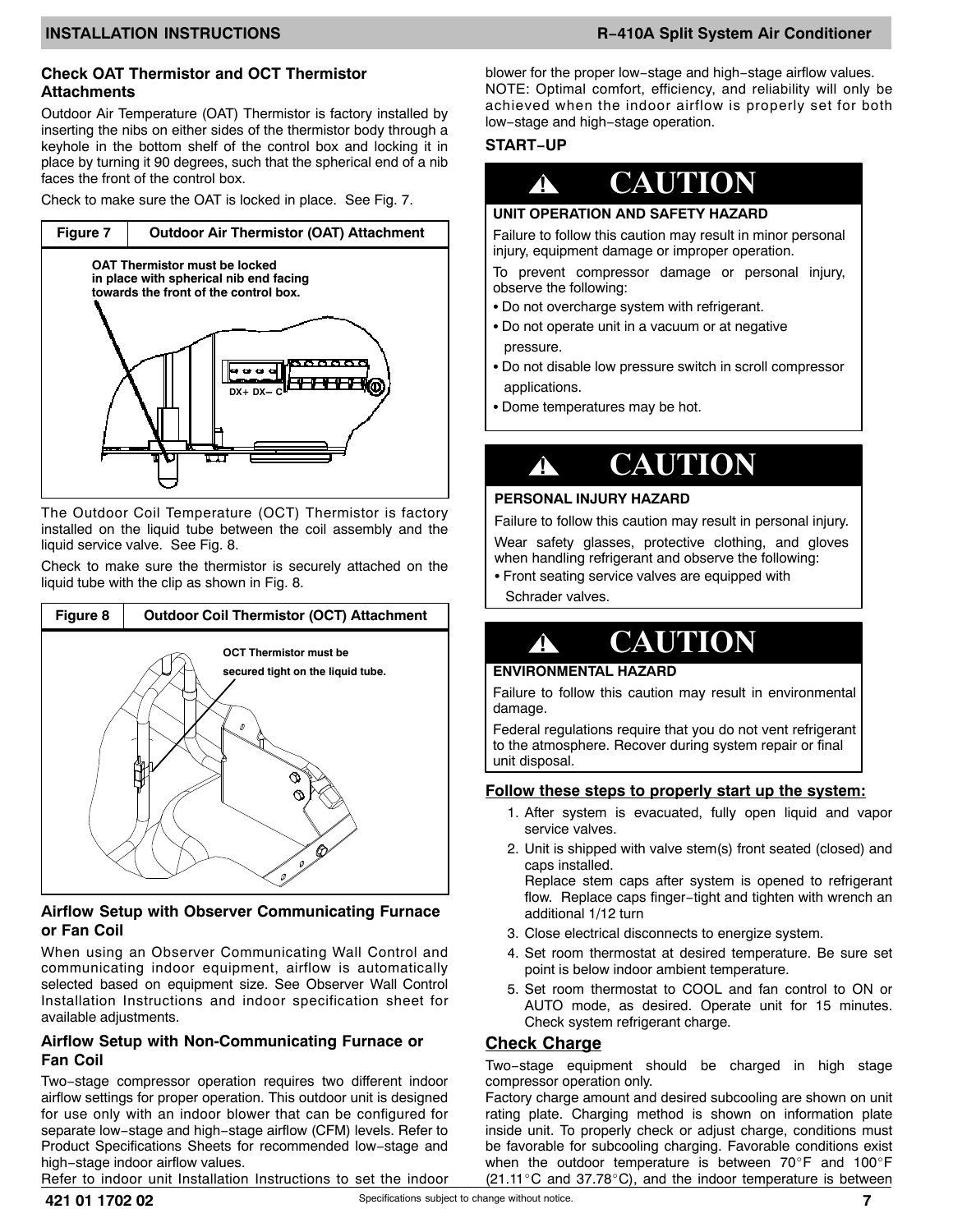$70^{\circ}$ F and  $80^{\circ}$ F (21.11 $^{\circ}$ C and 26.67 $^{\circ}$ C). Follow the procedure below:

Unit is factory charged for 15ft (4.57 m) of lineset. Adjust charge by adding or removing 0.6 oz/ft of 3/8 liquid line above or below 15ft (4.57 m) respectively.

For standard refrigerant line lengths (80 ft/24.38 m or less), allow system to operate in cooling mode at least 15 minutes. When operating with the Observer Wall Control in communicating mode, make sure that indoor airflow is set to the final operating selection (Eff 325, Eff 350, Comfort, Maximum) during charging. If conditions are favorable, check system charge by subcooling method. If any adjustment is necessary, adjust charge slowly and allow system to operate for 15 minutes to stabilize before declaring a properly charged system.

If the indoor temperature is above 80-F (26.67-C), and the outdoor temperature is in the favorable range, adjust system charge by weight based on line length and allow the indoor temperature to drop to 80-F (26.67-C) before attempting to check system charge by subcooling method as described above.

If the indoor temperature is below 70°F (21.11°C), or the outdoor temperature is not in the favorable range, adjust charge for line set length above or below 15ft (4.57 m) only. Charge level should then be appropriate for the system to achieve rated capacity. The charge level could then be checked at another time when the both indoor and outdoor temperatures are in a more favorable range.

**NOTE**: The Observer Wall Control has a staging timer, to override the staging timer for charging in high−stage create at least a 5 degree difference between room and set point temperatures and hold the "Cool To" button for 10 seconds on the thermostat home screen.

**NOTE**: If line length is beyond 80 ft (24.38 m) or greater than 20 ft (6.10 m) vertical separation, See Long Line Applications Guideline for special charging requirements.

### **SYSTEM FUNCTIONS AND SEQUENCE OF OPERATION**

The \*CA9 and \*CA7 models utilize either an Observer Communicating Wall Control or a 2-stage cooling thermostat. With a call for first stage cooling, the outdoor fan and low-stage compressor are energized. If low-stage cannot satisfy cooling demand, high-stage is energized by the second stage of the indoor thermostat. After second stage is satisfied, the unit returns to low-stage operation until first stage is satisfied or until second stage is required again. When both first stage and second stage cooling are satisfied, the compressor will shut off. When a 2-stage unit is operating at low-stage, system vapor (suction) pressure will be higher than a standard single-stage system or high-stage operation. When the outdoor ambient is more than 100°F (37.8°C), the outdoor fan will continue to run for one minute after compressor shuts off, this reduces pressure differential for easier starting in the next cycle.

### **Communication and Status Function Lights**

### **Green communications (COMM) Light (Only with Observer Communicating Wall Control)**

A green LED (COMM light) on the outdoor board indicates successful communication with the other system products. The green LED will remain OFF until communications is established. Once a valid command is received, the green LED will turn ON continuously. If no communication is received within 2 minutes, the LED will be turned OFF until the next valid communication.

### **Amber Status Light (STATUS)**

An amber colored STATUS light is used to display the operation mode and fault codes as specified in the troubleshooting section. See Table 6 for codes and definitions.

### **Utility Interface with Non-Communicating Thermostat**

The utility curtailment relay should be wired in the Y2 thermostat lead. This allows a power utility device to interrupt high stage compressor operation during peak load periods. If the utility requires control of low stage compressor operation a second utility curtailment relay should be wired in the Y1 lead.

**NOTE**: Utility curtailment is not available when operating in communicating mode. To apply utility curtailment with the Observer Wall Control you must use a daughter board kit to convert the control signals to standard thermostat signals.

### **Compressor Operation**

The basic scroll design has been modified with the addition of an internal unloading mechanism that opens a by-pass port in the first compression pocket, effectively reducing the displacement of the scroll. The opening and closing of the by-pass port is controlled by an internal electrically operated solenoid. The modulated scroll uses a single step of unloading to go from full capacity to approximately 67% capacity. A single speed, high efficiency motor continues to run while the scroll modulates between the two capacity steps. Modulation is achieved by venting a portion of the gas in the first suction pocket back to the low side of the compressor, thereby reducing the effective displacement of the compressor. Full capacity is achieved by blocking these vents, thus increasing the displacement to 100%. A DC solenoid in the compressor controlled by a rectified 24 volt AC signal in the external solenoid plug moves the slider ring that covers and uncovers these vents. The vent covers are arranged in such a manner that the compressor operates at approximately 67% capacity when the solenoid is not energized and 100% capacity when the solenoid is energized. The loading and unloading of the two step scroll is done "on the fly" without shutting off the motor between steps.

**NOTE**: 67% compressor capacity translates to approximately 75% cooling capacity at the indoor coil. The compressor will always start unloaded and stay unloaded for five seconds even when the thermostat is calling for high−stage capacity.

### **Crankcase Heater Operation**

The crankcase heater is de-energized when the compressor is running. The crankcase heater is energized when the compressor is off and the ambient is less than 42- F. When the  $\frac{1}{2}$  and the ambient is less than  $\frac{1}{2}$ . When the ambient temperature is between 65 $^{\circ}$  F and 42 $^{\circ}$  F the crankcase heater is energized 30 minutes after the compressor is turned off. Neater is energized be mindles after the compressor is tarried on:<br>When the ambient is above 65° F the crankcase heater remains de-energized after the compressor is turned off.

### **Outdoor Fan Motor Operation**

The outdoor unit control energizes the outdoor fan any time the compressor is operating. The outdoor fan remains energized if a pressure switch or compressor overload should open. Outdoor fan motor will continue to operate for one minute after the compressor shuts off when the outdoor ambient is greater than or equal to 100°F (37.8°C) to allow for easier starting during next cooling cycle.

On \*CA7 models - The outdoor fan motor is a PSC type. A fan relay on the control board turns the fan off and on by opening and closing a high voltage circuit to the motor. It does not change speeds between low and high stage operation.

On \*CA9 models − The outdoor fan is an ECM type. The motor control is continuously powered with high voltage. The motor speed is determined by electrical pulses provided by the PWM outputs on the control board. The ECM motor RPM adjusts to outdoor conditions as described in Table 3. The PWM output can be measured between the PWM1 and PWM2 terminals on the circuit board with a volt meter set to DC volts.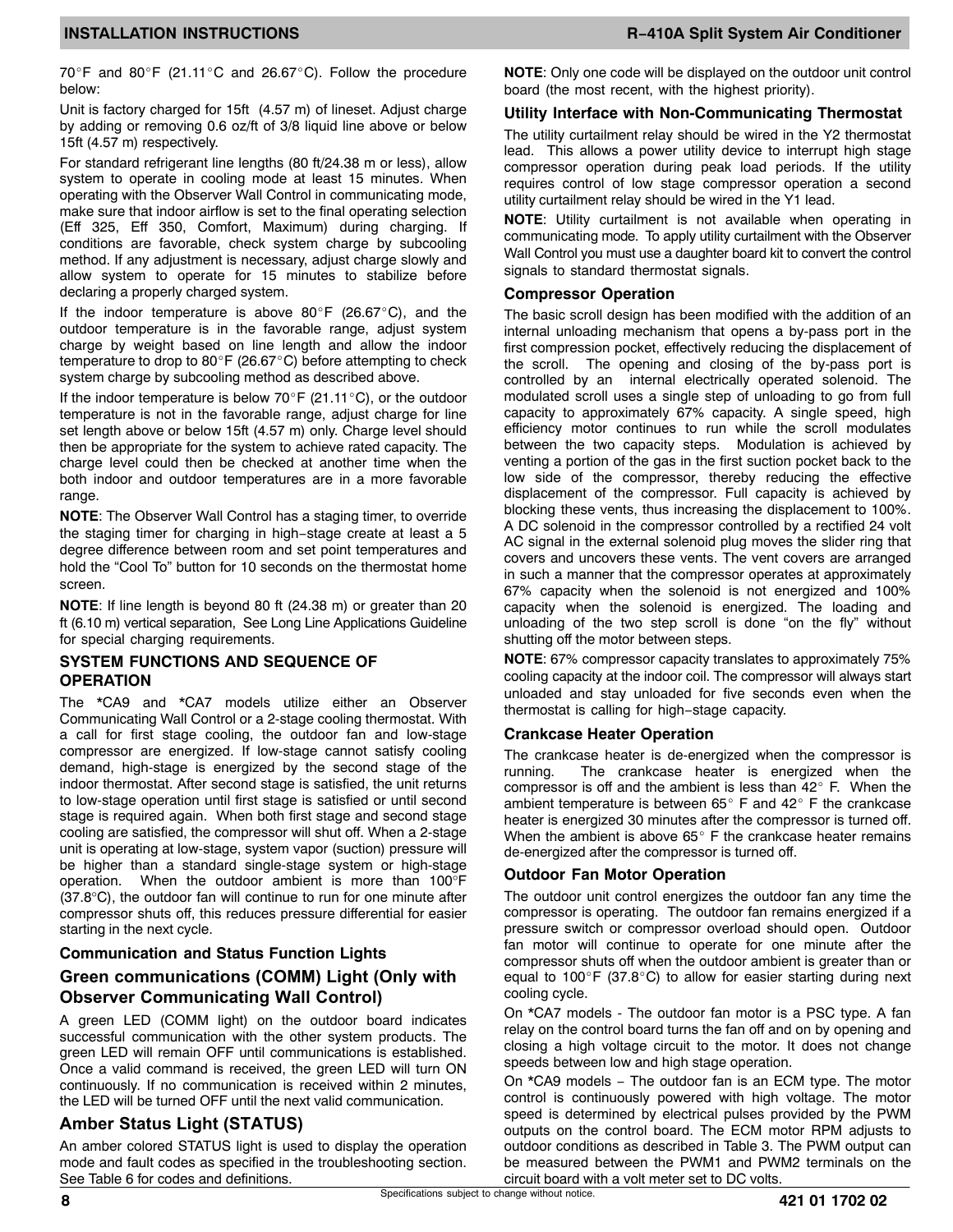| Table 3 - Outdoor Fan Motor PWM           |  |
|-------------------------------------------|--|
| Outdoor Temp (DC volts, Tolerance +/- 2%) |  |

| Model         | Low-Stage                          | <b>High Stage</b>                   | Low & High Stage |
|---------------|------------------------------------|-------------------------------------|------------------|
| <b>Size</b>   | $OAT \le 104^{\circ}F/40^{\circ}C$ | $OAT \leq 104^{\circ}F/40^{\circ}C$ | OAT > 104°F/40°C |
| *CA924        | 9.57                               | 10.88                               | 11.90            |
| *CA936        | 9.06                               | 10.23                               | 11.90            |
| $\star$ CA948 | 9.91                               | 11.04                               | 11.90            |
| *CA960        | 10.83                              | 11.70                               | 11.90            |

### **Time Delays**

The unit time delays include:

- Five minute time delay to start cooling operation when there is a call from the thermostat or user interface. To bypass this feature hold the "Cool To" or "Heat To" button on the Observer Wall Control for 10 seconds.  $\overline{a}$
- Five minute compressor re−cycle delay on return from a brown−out condition.
- $\bullet$  Two minute time delay to return to standby operation from last valid communication (Observer Communicating Wall Control only).
- $\bullet$  One minute time delay of outdoor fan at termination of cooling mode when outdoor ambient is greater than or cooling mode when out<br>equal to 100°F (37.8°C).
- $\overline{a}$  There is no delay between staging from low to high and from high to low capacity. The compressor will change from low to high and from high to low capacity "on the fly" to meet the demand.

### **TROUBLESHOOTING**

If the compressor fails to operate with a cooling call, Table 4 can be used to verify if there is any damage to the compressor windings causing system malfunction.

|                         | Winding Resistance At 70°F +/- 20°F   |      |      |      |
|-------------------------|---------------------------------------|------|------|------|
|                         | $(21.11^{\circ}C + - 11.11^{\circ}C)$ |      |      |      |
| Winding                 | 24                                    | 36   | 48   | 60   |
| <b>Start</b><br>$(S-C)$ | 1.64                                  | 1.52 | 1.86 | 1.63 |
| Run<br>(R–C             | 1.30                                  | 0.88 | 0.52 | 0.39 |

**Table 4 − Winding Resistance**

### **Systems Communication Failure**

If communication with the Observer Communicating Wall Control will flash the appropriate fault code. (See Table 6) Check the wiring to the wall control, indoor and outdoor units.

### **Model Plug**

Each control board contains a model plug. The correct model plug must be installed for or the system to operate properly (see Table 5).

| Model         | <b>Model Plug</b> | <b>Pin Resistance</b><br>(kOhms) |         |
|---------------|-------------------|----------------------------------|---------|
| <b>Number</b> | <b>Number</b>     | Pin $1-4$                        | Pin 2-3 |
| *CA724        | <b>HK70EZ040</b>  | 18                               | 75      |
| *CA736        | <b>HK70EZ042</b>  | 18                               | 120     |
| *CA748        | <b>HK70EZ044</b>  | 18                               | 180     |
| *CA760        | <b>HK70EZ046</b>  | 18                               | 270     |
| *CA924        | <b>HK70EZ009</b>  | 5.1                              | 91      |
| $*C$ A936     | <b>HK70EZ011</b>  | 5.1                              | 150     |
| $*CA948$      | <b>HK70EZ013</b>  | 5.1                              | 220     |
| *CA960        | <b>HK70EZ015</b>  | 5.1                              | 360     |

**Table 5 − Model Plug**

The model plug is used to identify the type and size of unit to the control.

On new units, the model and serial numbers are input into the

board's memory at the factory. If a model plug is lost or missing at initial installation, the unit will operate according to the information input at the factory and the appropriate error code will flash temporarily.

A FAST® Parts replacement board contains no model and serial information. If the factory control board fails, the model plug must be transferred from the original board to the replacement board for the unit to operate.

**NOTE**: The model plug takes priority over factory model information input at the factory. If the model plug is removed after initial power up, the unit will operate according to the last valid model plug installed, and flash the appropriate fault code temporarily.

### **Pressure Switch Protection**

The outdoor unit is equipped with high and low pressure switches.

If the control senses the opening of a high or low pressure switch, it will respond as follows:

- 1. De-energize the appropriate compressor contactor.
- 2. Keep the outdoor fan operating for 15 minutes.
- 3. Display the appropriate fault code (see Table 6).
- 4. After a 15 minute delay, if there is still a call for cooling and the LPS or HPS is reset, the appropriate compressor contactor is energized.
- 5. If LPS or HPS has not closed after a 15 minute delay, the outdoor fan is turned off. If the open switch closes anytime after the 15 minute delay, then resume operation with a call for cooling.
- 6. If LPS or HPS trips 3 consecutive cycles, the unit operation is locked out for 4 hours.
- 7. In the event of a high pressure switch trip or high pressure lockout, check the refrigerant charge outdoor fan operation and outdoor coil for airflow restrictions.
- 8. In the event of a low pressure switch trip or low pressure lockout, check the refrigerant charge and indoor airflow.

### **Control Fault**

If the outdoor unit control board has failed, the control will flash the appropriate fault code. (See Table 6) The control board should be replaced.

### **Brown Out Protection**

If the line voltage is less than 187v for at least 4 seconds, the appropriate compressor contactor and fan relay are de-energized. Compressor and fan operation are not allowed until voltage is a minimum of 190v. The control will flash the appropriate fault code (see Table 6)

### **230 V Brown Out Protection Defeated:**

The brownout feature can be defeated if needed for severe noisy power conditions. This defeat should always be a last resort to solving the problem. Defeat can be initiated through the forced defrost pins as follows:

The brownout toggle is accomplished by shorting the defrost pins from power up with the OAT and OCT sensor connector removed.

After 3 seconds, the status of the force defrost short and the OAT/OCT as open will be checked. If correct, then the brownout will be toggled.<br>Chature

- Status code 6 shows the brownout is disabled.
- $\bullet$ Status code 5 shows the brownout is active.

After the brownout defeat is set, power down and reinstall the OAT/OCT sensor and remove the short from the forced defrost pins. As long as the short on the forced defrost remains, the OAT and OCT faults will not be cleared. The code will continue to be flashed.

The control is shipped with the brownout active. The change in status is remembered until toggled to a new status. A power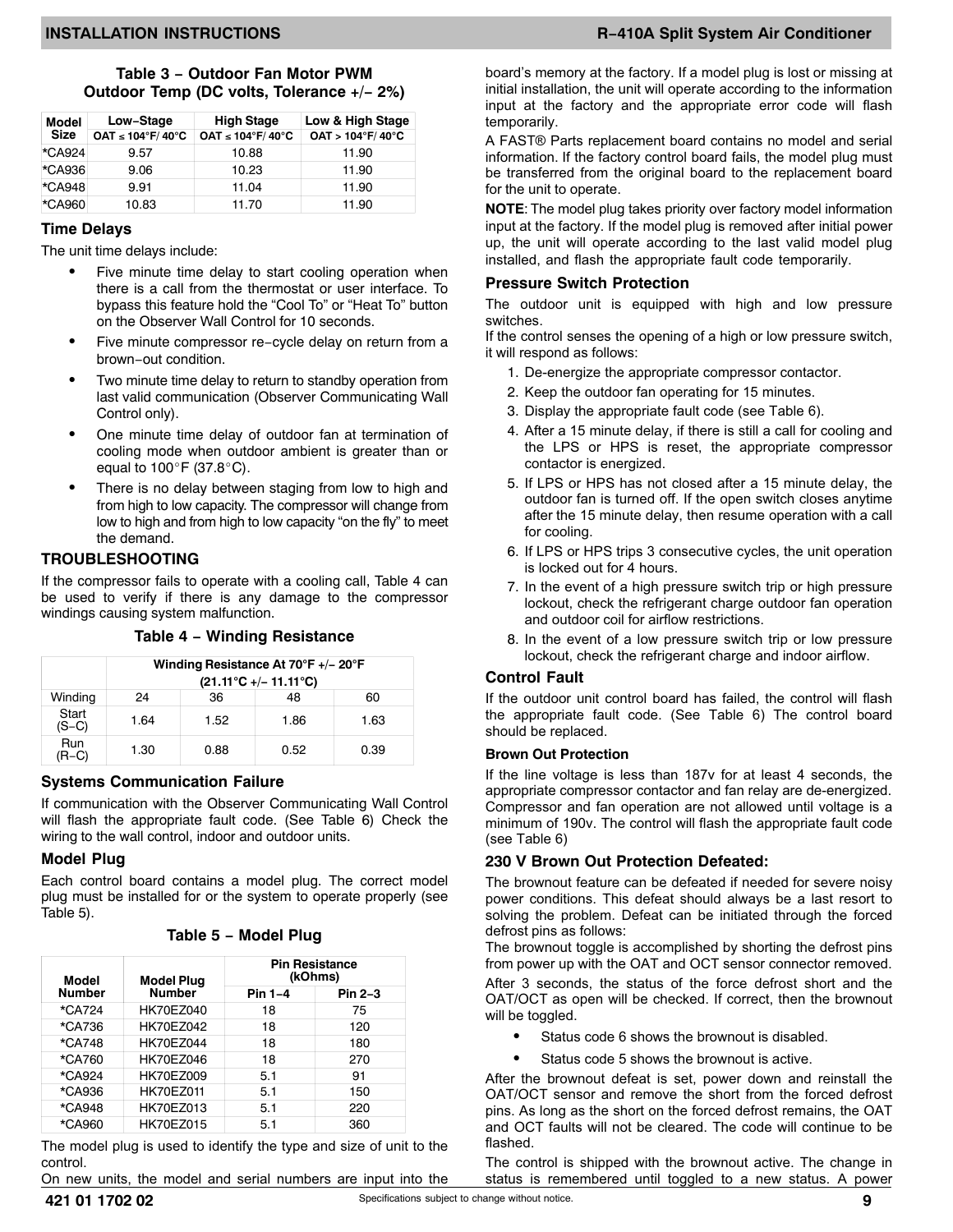down/power up sequence will not reset the status. It may be necessary to do the toggle twice to cycle to the desired state of the defeat.

### **230V Line (Power Disconnect) Detection**

If there is no 230v at the compressor contactor(s) when the indoor unit is powered and cooling demand exists, the appropriate error code is displayed (see Table 6). Verify that the disconnect is closed and 230v wiring is connected to the unit.

### **Compressor Voltage Sensing**

The control board input terminals labeled VS and L2 (see Fig. 10) are used to detect compressor voltage status, and alert the user of potential problems. The control continuously monitors the high voltage on the run capacitor of the compressor motor. Voltage should be present any time the compressor contactor is energized, and voltage should not be present when the contactor is de−energized.

### **Contactor Shorted Detection**

If there is compressor voltage sensed when there is no demand for compressor operation, the contactor may be stuck closed or there is a wiring error. The control will flash the appropriate fault code.

### **Compressor Thermal Cutout**

If the control senses the compressor voltage after start−up, and is then absent for 10 consecutive seconds while cooling demand exists, the thermal protector is open. The control de−energizes the compressor contactor for 15 minutes, but continues to operate the outdoor fan.

The control Status LED will flash the appropriate code shown in Table 6. After 15 minutes, with a call for low or high stage cooling, the compressor contactor is energized. If the thermal protector has not reset, the outdoor fan is turned off. If the call for cooling continues, the control will energize the compressor contactor every 15 minutes. If the thermal protector closes, (at the next 15 minute interval check), the unit will resume operation. If the thermal cutout trips for three consecutive cycles, then unit operation is locked out for 4 hours and the appropriate fault code is displayed.

### **No 230V at Compressor**

If the compressor voltage is not sensed when the compressor should be starting, the appropriate contactor may be stuck open or there is a wiring error. The control will flash the appropriate fault code. Check the contactor and control box wiring.

### **Troubleshooting units for proper switching between low & high stages**

Check the suction pressures at the service valves. Suction pressure should be reduced by 3−10% when switching from low to high capacity.

**NOTE**: The liquid pressures are very similar between low and high stage operation so liquid pressure should not be used for troubleshooting.

Compressor current should increase 20−45% when switching from low to high stage. The compressor solenoid, when energized in high stage, should measure 24vac across pin numbers PL5−2 HI and PL5−5 C. When the compressor is operating in low stage the 24v DC compressor solenoid coil is de−energized. When the compressor is operating in high stage, the 24v DC solenoid coil is energized. The solenoid plug harness that is connected to the compressor has an internal rectifier that converts the 24v AC signal to 24v DC.

#### **NOTE**: **DO NOT INSTALL A PLUG WITHOUT AN INTERNAL RECTIFIER.**

### **Unloader Test Procedure**

The unloader is the compressor internal mechanism, controlled by the DC solenoid, that modulates between high and low stage. If it is suspected that the unloader is not working, the following methods may be used to verify operation.

- 1. Operate the system and measure compressor amperage. Cycle the unloader on and off at 30 second plus intervals at the Wall Control (from low to high stage and back to low stage). Wait 5 seconds after staging to high before taking a reading. The compressor amperage should go up or down at least 20 percent.
- 2. If step one does not give the expected results, remove the solenoid plug from the compressor and, with the unit running and the Wall Control (or Thermostat) calling for high stage, test the voltage output at the plug with a DC voltmeter. The reading should be 24 volts DC.
- 3. If the correct DC voltage is at the control circuit molded plug, measure the compressor unloader coil resistance. The resistance should be approximately 330 or 1640 ohms depending on unloader coil supplier. If the coil resistance is infinite or is grounded, the compressor must be replaced.

### **MAJOR COMPONENTS 2-Stage Control**

The 2−stage control board controls the following functions:

- Compressor high and low stage operation
- Outdoor fan motor operation
- Compressor external protection
- Pressure switch monitoring
- Time delays

### **Field Connections**

On models with non−communicating (Thermostat other than Observer Wall Control) system, the 2−stage control receives 24vac low−voltage control system inputs through the Y1, and Y2 connections located at the bottom of the control board (see Fig. 10). The OD units can be controlled using a standard 2-stage thermostat or Observer Wall Control.

### **2-Stage Compressor**

The 2−stage compressor contains motor windings that provide 2−pole (3500 RPM) operation. Refer to Table 4 for correct winding resistance.

### **Compressor Internal Relief**

The compressor is protected by an internal pressure relief (IPR) which relieves discharge gas into compressor shell when differential between suction and discharge pressures exceeds 550 − 625 psig The compressor is also protected by an internal overload attached to motor windings.

### **Compressor Control Contactor**

The contactor has a 24 volt coil. The electronic control board controls the operation of the appropriate contactor.

### **TEMPERATURE THERMISTORS**

Thermistors are electronic devices which sense temperature. As the temperature increases, the resistance decreases. Thermistors are used to sense outdoor ambient (OAT) and coil temperature (OCT). Refer to Fig. 9 for resistance values versus temperature. If the outdoor ambient or coil thermistor should fail, the control will flash the appropriate fault code (see Table 6.)

**IMPORTANT**: Outdoor air thermistor and coil thermistor are factory mounted in the final locations. Check to insure thermistors are mounted properly per Fig.7 and Fig.8.

### **Thermistor Sensor Comparison**

The control continuously monitors and compares the outdoor air temperature sensor and outdoor coil temperature sensor to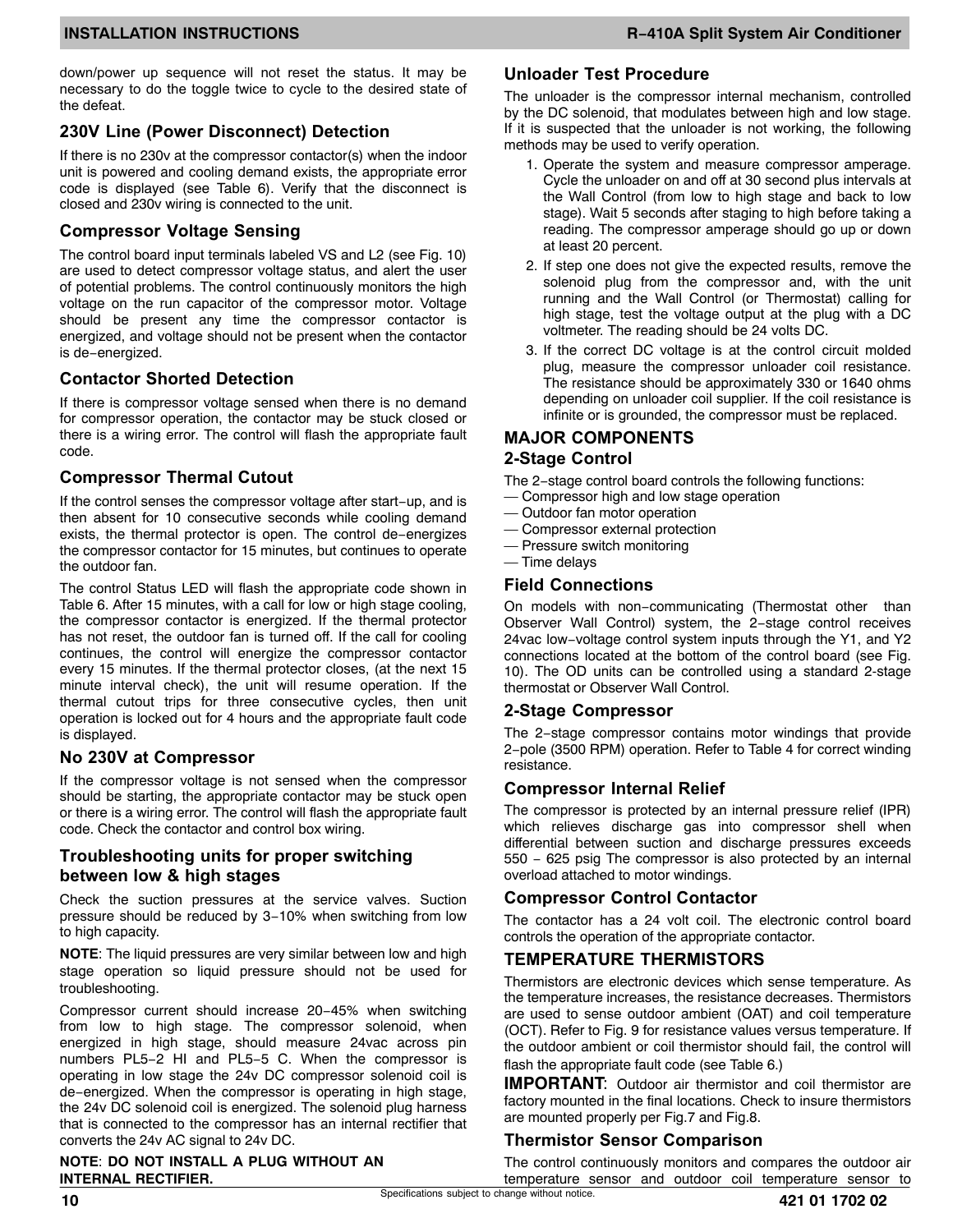ensure proper operating conditions. The comparison is:

— If the outdoor air sensor indicates 10-F (5.56-C) warmer than the coil sensor (or) the outdoor air sensor indicates  $20^\circ$ F (11.1 $^\circ$ C) cooler than the coil sensor, the sensors are out of range.

— If the sensors are out of range, the control will flash the appropriate fault code as shown in Table 6.

The thermistor comparison is not performed during low ambient cooling or defrost operation.

### **Failed Thermistor Default Operation**

Factory defaults have been provided in the event of failure of

outdoor air thermistor and/or coil thermistor. If the OAT sensor should fail, low ambient cooling will not be allowed and the one minute outdoor fan−off delay will not occur. If the OCT sensor should fail, low ambient cooling will not be allowed.

*OAT Thermistor must be locked in place with spherical nib end facing towards the front of the control box.*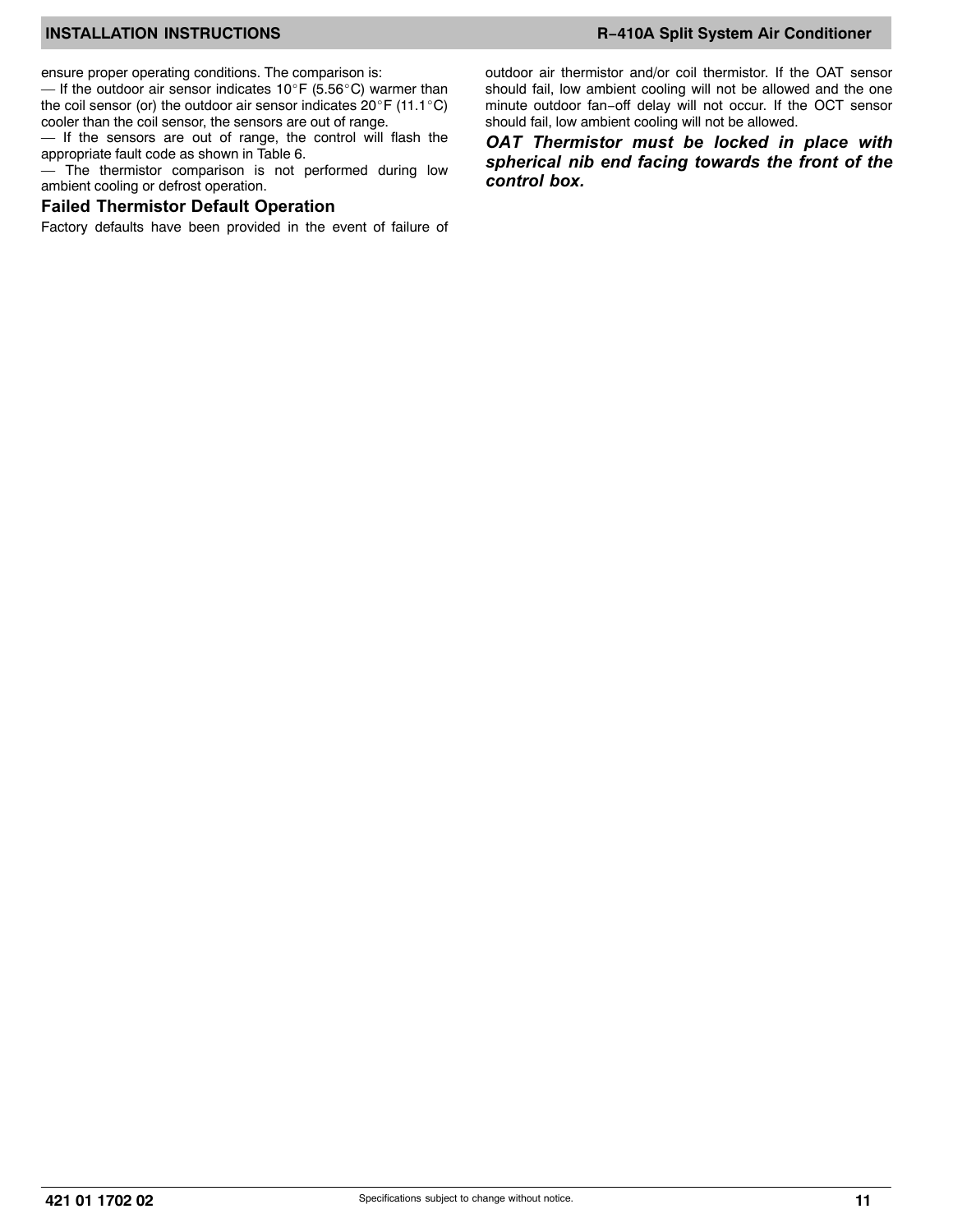| <b>OPERATION</b>                     | <b>FAULT</b>                                            | <b>AMBER LED</b>   | <b>Possible Cause and Action</b>                                                                                                                                                                                                                                                                          |
|--------------------------------------|---------------------------------------------------------|--------------------|-----------------------------------------------------------------------------------------------------------------------------------------------------------------------------------------------------------------------------------------------------------------------------------------------------------|
|                                      |                                                         | <b>FLASH CODE</b>  |                                                                                                                                                                                                                                                                                                           |
| Standby - no call for unit operation | None                                                    | On solid, no flash | Normal operation                                                                                                                                                                                                                                                                                          |
| Low Stage Cool/Heat Operation        | None                                                    | 1, pause           | Normal operation                                                                                                                                                                                                                                                                                          |
| High Stage Cool/Heat Operation       | None                                                    | 2, Pause           | Normal operation                                                                                                                                                                                                                                                                                          |
| Brown out protection is Disabled     | None                                                    | 5, pause           | User mode selection, see instructions for more detail                                                                                                                                                                                                                                                     |
| Brown out protection is Active       | None                                                    | 6, Pause           | User mode selection, see instructions for more detail                                                                                                                                                                                                                                                     |
|                                      | <b>System Communications</b><br>Failure                 | 16                 | Communication with Observer Wall Control lost. Check wiring to<br>Observer Wall Control, indoor and outdoor units                                                                                                                                                                                         |
|                                      | Invalid Model Plug                                      | 25                 | Control does not detect a model plug or detects and invalid model<br>plug. Unit will not operate without correct model plug.                                                                                                                                                                              |
|                                      | <b>High Pressure</b><br>Switch Open                     | $31*$              | High pressure switch trip. Check refrigerant charge, outdoor fan<br>operation and coils for airflow restrictions.                                                                                                                                                                                         |
|                                      | Low Pressure<br>Switch or Discharge Temp<br>Switch Open | $32*$              | Low pressure switch or discharge temperature switch trip. Check<br>refrigerant charge and indoor air flow                                                                                                                                                                                                 |
|                                      | <b>Control Fault</b>                                    | 45                 | Outdoor unit control board has failed. Control board needs to be<br>replaced.                                                                                                                                                                                                                             |
|                                      | Brown Out<br>(230 v)                                    | 46                 | Line Voltage <187v for at least 4 seconds. Compressor and fan<br>operation not allowed until voltage > 190v. Verify line voltage.                                                                                                                                                                         |
|                                      | No 230y at Unit                                         | 47                 | There is not 230v at the contactor when indoor unit is powered and<br>cooling/heating demand exists. Verify the disconnect is closed and<br>230v wiring is connected to the unit.                                                                                                                         |
|                                      | Outdoor Air Temp Sensor<br>Fault                        | 53                 | Outdoor air sensor not reading or out of range. Ohm out sensor and<br>check wiring                                                                                                                                                                                                                        |
|                                      | Outdoor Coil Sensor Fault                               | 55                 | Coil sensor not reading or out of range. Ohm out sensor and check<br>wiring                                                                                                                                                                                                                               |
|                                      | Thermistors out<br>of range                             | 56                 | Improper relationship between coil sensor and outdoor air sensor.<br>Ohm out sensors and check wiring.                                                                                                                                                                                                    |
|                                      | Low Stage<br><b>Thermal Cutout</b>                      | $71*$              | Compressor operation detected then disappears while low stage<br>demand exists. Possible causes are internal compressor overload trip<br>or start relay and capacitor held in circuit too long (if installed)                                                                                             |
|                                      | <b>High Stage</b><br><b>Thermal Cutout</b>              | $72*$              | Compressor operation detected then disappears while high stage<br>demand exists. Possible causes are internal compressor overload trip<br>or start relay and capacitor held in circuit too long (if installed)                                                                                            |
|                                      | <b>Contactor Shorted</b>                                | 73                 | Compressor voltage sensed when no demand for compressor<br>operation exists. Contactor may be stuck closed or there is a wiring<br>error.                                                                                                                                                                 |
|                                      | No 230V at<br>Compressor                                | 74                 | Compressor voltage not sensed when compressor should be starting.<br>Disconnect may be open or contactor may be stuck open or there is a<br>wiring error.                                                                                                                                                 |
|                                      | Low Stage Thermal<br>Lockout                            | 82                 | Thermal cutout occurs in three consecutive low/high cycles. Low stage<br>locked at for 4 hours or until 24v power recycled.                                                                                                                                                                               |
|                                      | High Stage Thermal<br>Lockout                           | 82                 | Thermal cutout occurs in three consecutive low/high cycles. High<br>stage locked out for 4 hours or until 24v power recycled.                                                                                                                                                                             |
|                                      | Low Pressure Lockout                                    | 83                 | Low pressure switch trip has occurred during 3 consecutive cycles.<br>Unit operation locked out for 4 hours or until 24v power recycled.                                                                                                                                                                  |
|                                      | High Pressure<br>Lockout                                | 84                 | High pressure switch trip has occurred during 3 consecutive cycles.<br>Unit operation locked out for 4 hours or until 24v power recycled.<br>*Sequence: Compressor contactor is de–energized and outdoor fan is energized for up to 15 minutes. If demand still exists, control will energize compressor. |

### **Table 6 − Status Codes**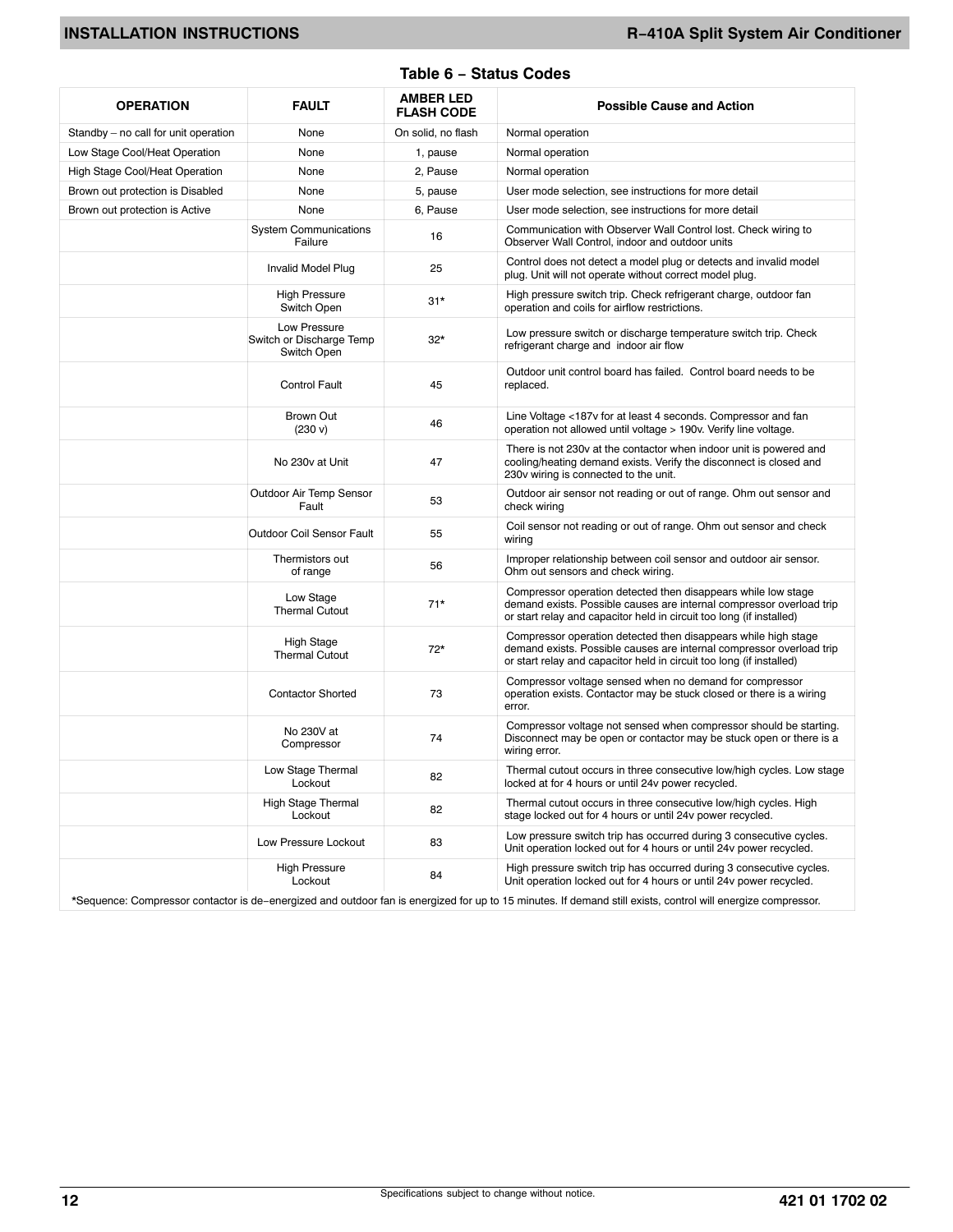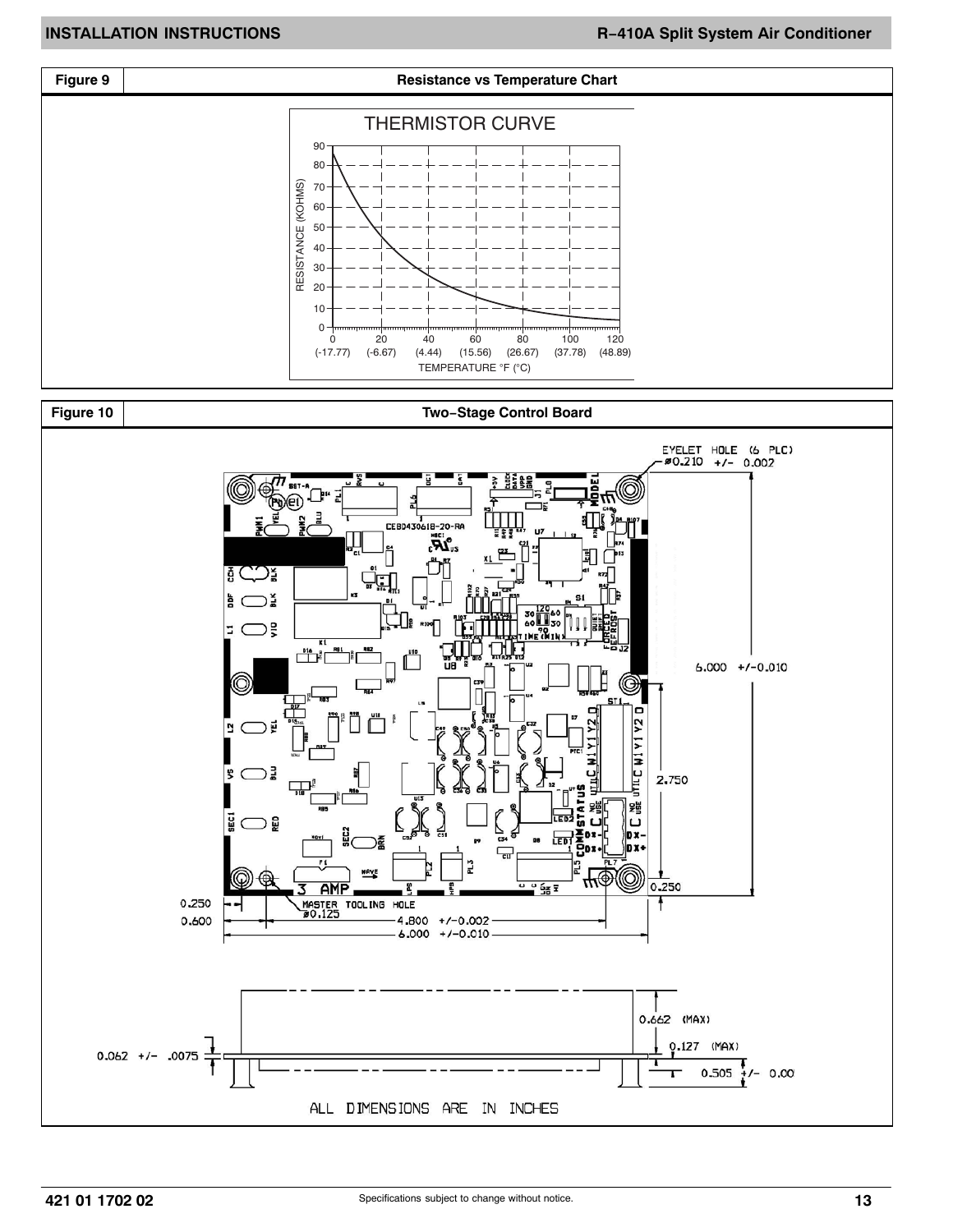### **INSTALLATION INSTRUCTIONS R−410A Split System Air Conditioner**





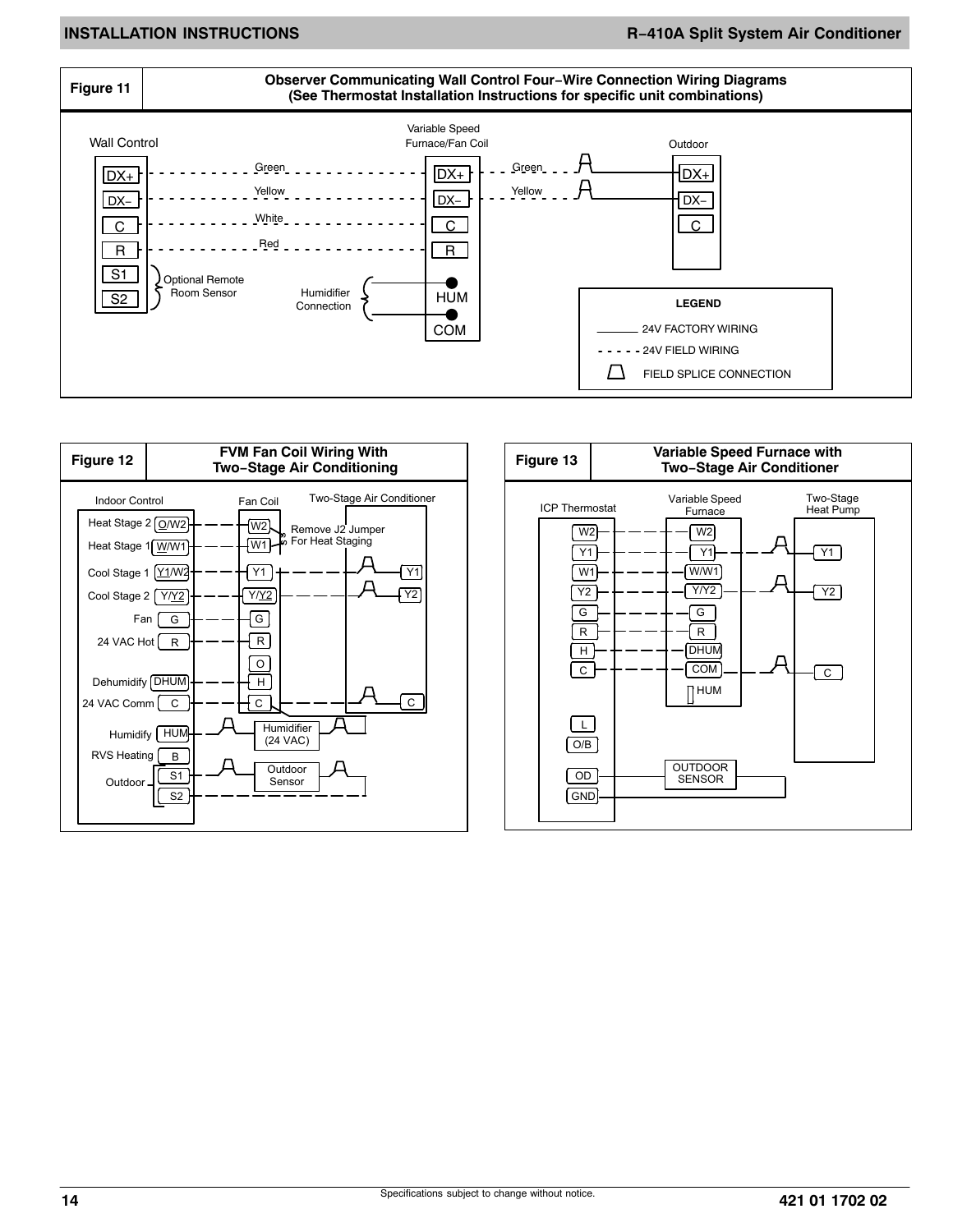#### **Figure 14 Non−Communicating Indoor Unit with Observer Communicating Wall Control** NAXA00101DB Green Yellow White Red **OAT** Sensor **Communicating** Outdoor W2  $\overline{\text{c}}$ Y1  $\overline{\text{c}}$ R -Wall Control OAT DX+ R  $\overline{\text{c}}$ DX-Y1 G  $\overline{\circ}$  $\overline{\text{c}}$ Y1 R W2 G DX+ R  $\overline{c}$ DX-Non-Communicating Indoor Note: This installation requires the daughter board accessory, NAXA00101DB. Note: This installation does not allow for communicating feature functionality. Y/Y2 Y2 Y2

### **Final Checks**

IMPORTANT: Before leaving job, be sure to do the following:

- 1. Ensure that all wiring is routed away from tubing and sheet metal edges to prevent rub-- through or wire pinching.
- 2. Ensure that all wiring and tubing is secure in unit before adding panels and covers. Securely fasten all panels and covers.
- 3. Tighten service valve stem caps to 1/12--turn past finger tight.
- 4. Leave Owner's Manual with owner. Explain system operation and periodic maintenance requirements outlined in manual.

### **CARE AND MAINTENANCE**

For continuing high performance and to maintain warranty coverage, periodic maintenance must be performed on this equipment. Frequency of maintenance may vary depending upon geographic areas, such as coastal applications. See Owner's Manual for information.